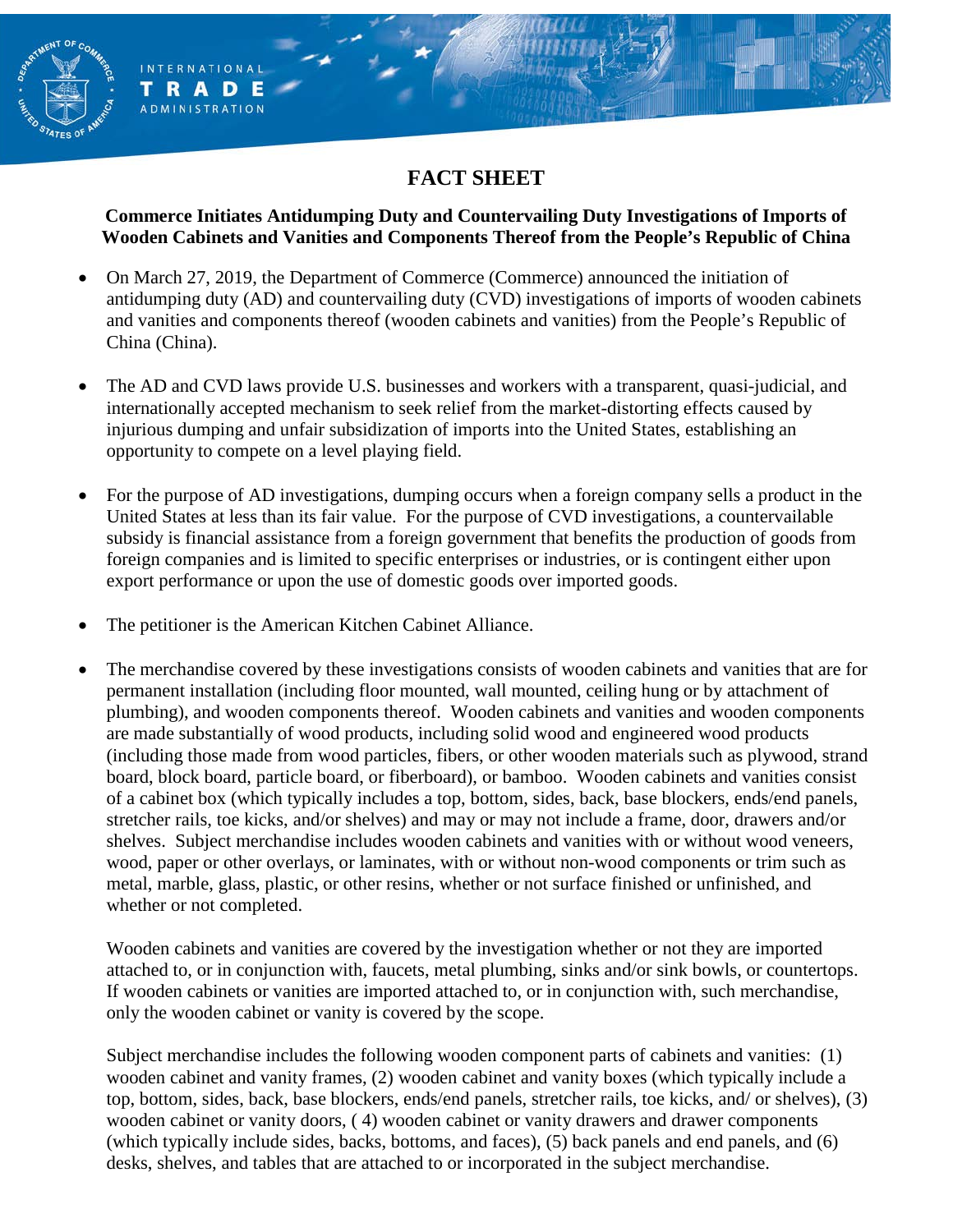Subject merchandise includes all unassembled, assembled and/or "ready to assemble" (RTA) wooden cabinets and vanities, also commonly known as "flat packs," except to the extent such merchandise is already covered by the scope of antidumping and countervailing duty orders on *Hardwood Plywood from the People's Republic of China. See Certain Hardwood Plywood Products from the People's Republic of China: Amended Final Determination of Sales at Less Than Fair Value, and Antidumping Duty Order,* 83 FR 504 (January 4, 2018); *Certain Hardwood Plywood Products from the People's Republic of China: Countervailing Duty Order,* 83 FR 513 (January 4, 2018).

RTA wooden cabinets and vanities are defined as cabinets or vanities packaged so that at the time of importation they may include: (1) wooden components required to assemble a cabinet or vanity (including drawer faces and doors); and (2) parts (*e.g.*, screws, washers, dowels, nails, handles, knobs, adhesive glues) required to assemble a cabinet or vanity. RTAs may enter the United States in one or in multiple packages.

Subject merchandise also includes wooden cabinets and vanities and in-scope components that have been further processed in a third country, including but not limited to one or more of the following: trimming, cutting, notching, punching, drilling, painting, staining, finishing, assembly, or any other processing that would not otherwise remove the merchandise from the scope of the investigation if performed in the country of manufacture of the in-scope product.

Excluded from the scope of these investigations, if entered separate from a wooden cabinet or vanity are:

(1) Aftermarket accessory items which may be added to or installed into an interior of a cabinet and which are not considered a structural or core component of a wooden cabinet or vanity. Aftermarket accessory items may be made of wood, metal, plastic, composite material, or a combination thereof that can be inserted into a cabinet and which are utilized in the function of organization/accessibility on the interior of a cabinet; and include:

- Inserts or dividers which are placed into drawer boxes with the purpose of organizing or dividing the internal portion of the drawer into multiple areas for the purpose of containing smaller items such as cutlery, utensils, bathroom essentials, etc.
- Round or oblong inserts that rotate internally in a cabinet for the purpose of accessibility to foodstuffs, dishware, general supplies, etc.

(2) Solid wooden accessories including corbels and rosettes, which serve the primary purpose of decoration and personalization.

(3) Non-wooden cabinet hardware components including metal hinges, brackets, catches, locks, drawer slides, fasteners (nails, screws, tacks, staples), handles, and knobs.

Also excluded from the scope of these investigations are:

(1) All products covered by the scope of the antidumping duty order on *Wooden Bedroom Furniture from the People's Republic of China. See Notice of Amended Final Determination of Sales at Less*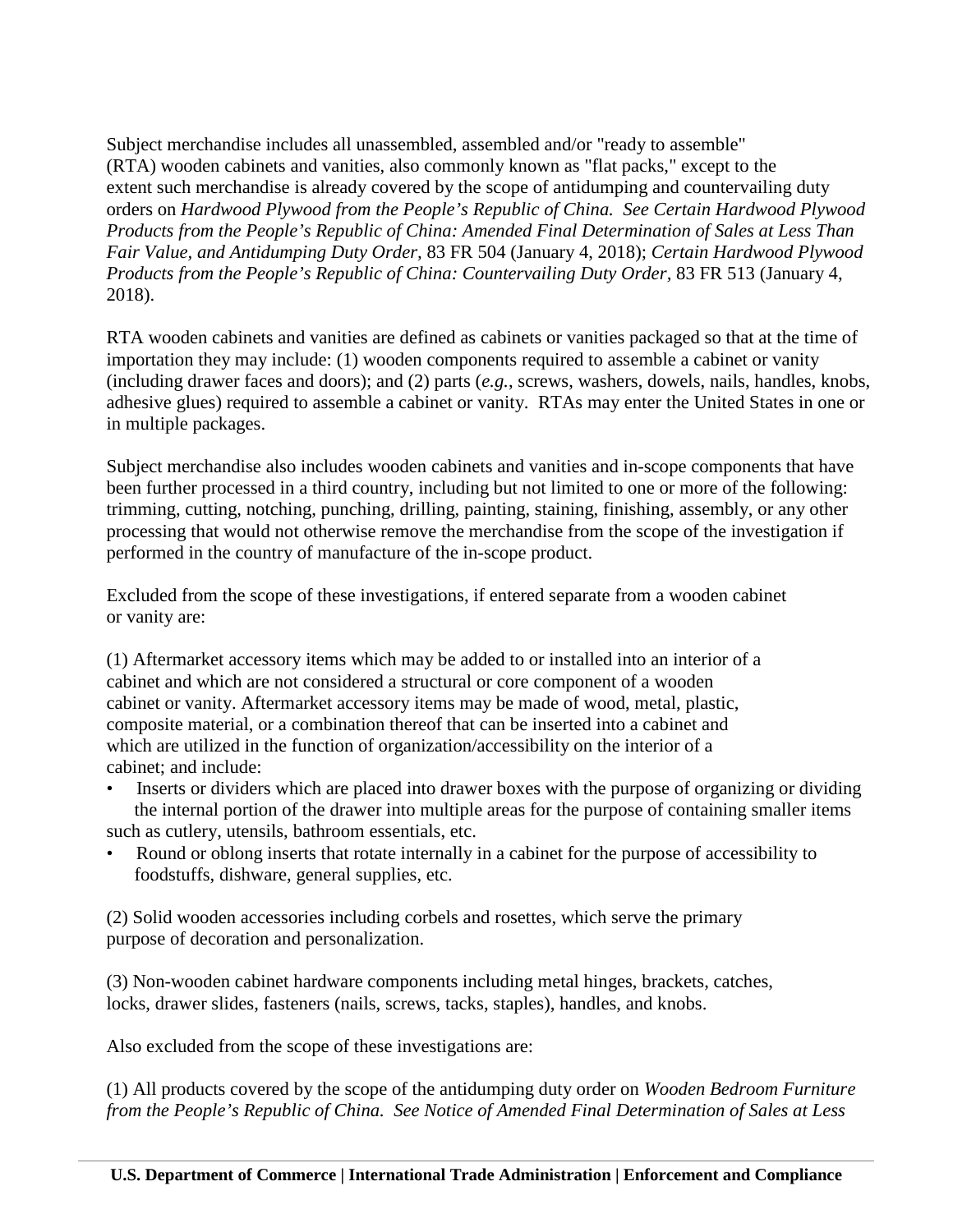*Than Fair Value and Antidumping Duty Order: Wooden Bedroom Furniture from the People's Republic of China,* 70 FR 329 (January 4, 2005).

(2) All products covered by the scope of the antidumping and countervailing duty orders on *Hardwood Plywood from the People's Republic of China. See Certain Hardwood Plywood Products from the People's Republic of China: Amended Final Determination of Sales at Less Than Fair Value, and Antidumping Duty Order*, 83 FR 504 (January 4, 2018); *Certain Hardwood Plywood Products from the People's Republic of China: Countervailing Duty Order*, 83 FR 513 (January 4, 2018).

Imports of subject merchandise are classified under Harmonized Tariff Schedule of the United States (HTSUS) statistical numbers 9403.40.9060 and 9403.60.8081. The subject component parts of wooden cabinets and vanities may be entered into the United States under HTSUS statistical number 9403.90.7080. Although the HTSUS subheadings are provided for convenience and customs purposes, the written description of the scope of these investigations is dispositive.

- In 2018, imports of wooden cabinets and vanities from China were valued at an estimated \$4.4 billion.
- The Initiation Decision Checklists are on file electronically via Enforcement and Compliance's Antidumping and Countervailing Duty Centralized Electronic Service System (ACCESS). ACCESS is available to registered users at *https://access.trade.gov*, and to all parties in the Central Records Unit, Room B8024 of the main Department of Commerce building. Please refer to case numbers: A-570-106 for the AD investigation and C-570-107 for the CVD investigation.

#### **NEXT STEPS**

- The U.S. International Trade Commission (ITC) is scheduled to make its preliminary injury determinations on or before April 22, 2019.
- If the ITC determines that there is a reasonable indication that imports of wooden cabinets and vanities from China materially injure, or threaten material injury to, the domestic industry in the United States, the investigations will continue, and Commerce will be scheduled to announce its preliminary CVD determination on May 31, 2019, and its preliminary AD determination on August 14, 2019, although these dates may be extended. If the ITC's determinations are negative, the investigations will be terminated.